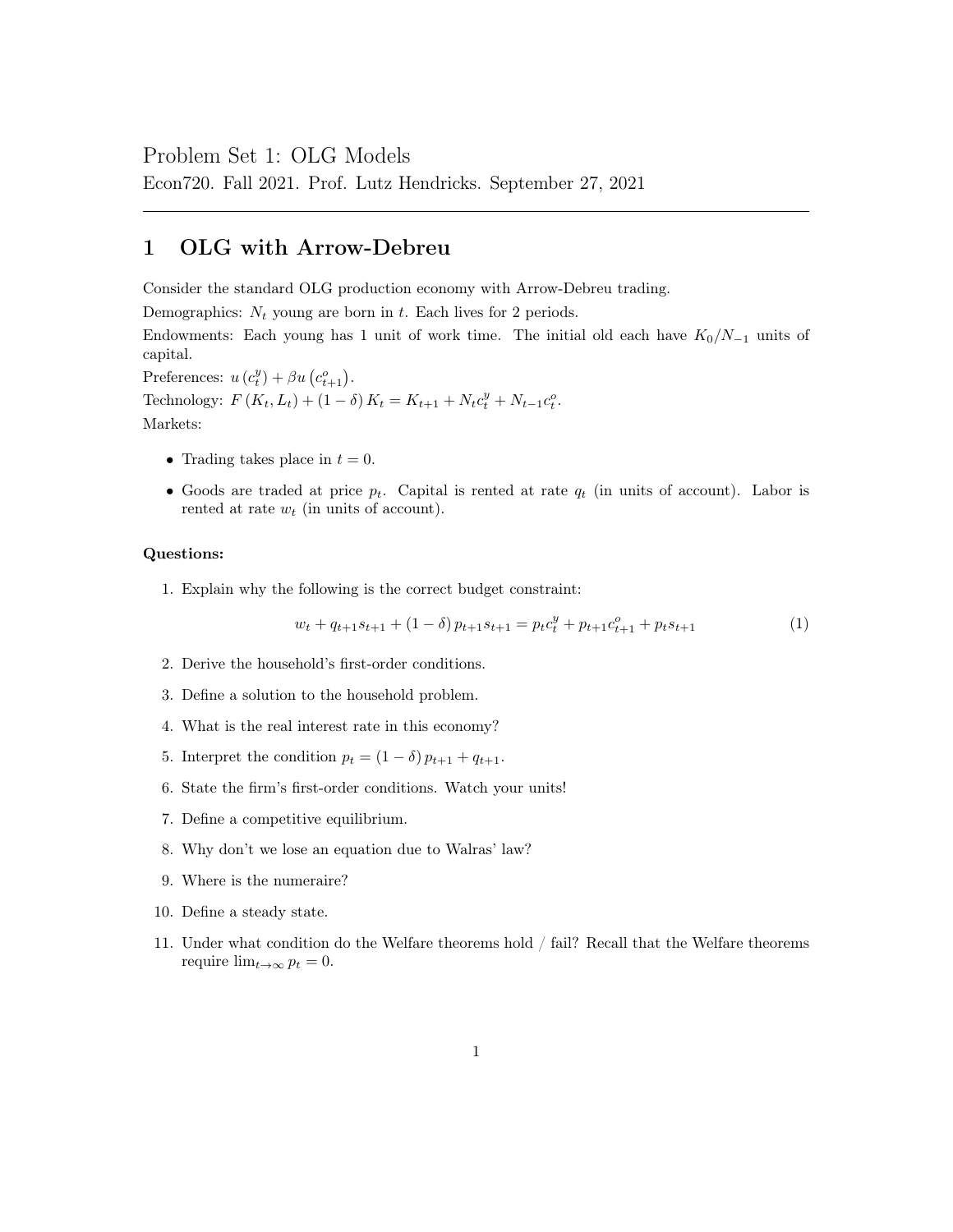### 1.1 Answer: OLG with Arrow-Debreu

Note: Notationally, it would be more convenient to denote the wage rate by  $w_t p_t$  and the rental rate by  $q_t p_t$ .

- 1. Budget constraint: In date t market, rent out labor and earn  $w_t$ , buy capital  $s_{t+1}$  and consumption  $c_t^y$ . In date  $t+1$  market, earn rental income  $q_{t+1}s_{t+1}$ , sell the undepreciated capital, and buy  $c_{t+1}^o$ .
- 2. Let  $\lambda_t$  be the Lagrange multiplier on the budget constraint.

$$
u'(c_t^y) = \lambda_t p_t \tag{2}
$$

$$
\beta u' \begin{pmatrix} c_{t+1}^o & & & \\ & & & \\ & & & & \\ \end{pmatrix} \quad = \quad \lambda_t p_{t+1} \tag{3}
$$

$$
p_t = (1 - \delta) p_{t+1} + q_{t+1} \tag{4}
$$

3. Solution:  $c_t^y, c_{t+1}^o, k_{t+1}$  that solve the Euler equation

$$
u'(c_t^y) = \beta u'(c_{t+1}^o) p_t / p_{t+1}
$$
\n(5)

the budget constraint and the no-arbitrage condition.

- 4. The household can move consumption between dates at the exchange rate  $p_t/p_{t+1}$ . This defines the interest rate.
- 5. The equation is a no-arbitrage condition. The household can also move consumption by buying capital and renting it out. Both approaches must yield the same rate of return.
- 6. Firm:  $w_t/p_t = f(k_t) f'(k_t) k_t$ .  $q_t/p_t = f'(k_t)$ .
- 7. CE:  $\{c_t^y, c_t^o, s_{t+1}, k_{t+1}\}$  and  $\{p_t, q_t, w_t\}$  that solve: 3 household conditions, 2 firm first-order conditions, goods market clearing, identity  $k_{t+1}$   $(1 + n) = s_{t+1}$ .
- 8. Neither equation is redundant by Walras' law. We only lose an equation for one t.
- 9. By choosing units of account, we can make the price of, say, goods at any date  $t$  equal 1.
- 10. Steady state:  $c^y$ ,  $c^o$ ,  $k$ ,  $w/p$ ,  $q/p$ ,  $\pi$  that solve the equilibrium conditions without time subscripts.  $\pi_{t+1} \equiv p_{t+1}/p_t$ .
- 11.  $1/\pi = (1 \delta) + f'(k)$ . We have  $p_t \to 0$  if  $\pi < 1$  or  $f'(k) < \delta$ . This is related to dynamic inefficiency, though not as clearly as I would have thought.

# 2 OLG Model with Assets

Demographics: There are two types of households, indexed by  $h$ . In each period, a mass of 0.5 households is born of each type. Each person lives for 2 periods.

Endowments: Households receive endowments  $(e^y, e^o)$  when young and old, respectively.

Preferences:  $\ln\left(c_{h,t}^y\right) + \beta_h \ln\left(c_{h,t+1}^o\right)$ .

Technologies: None.

Markets: Households trade goods and one period bonds that are issued and purchased by households.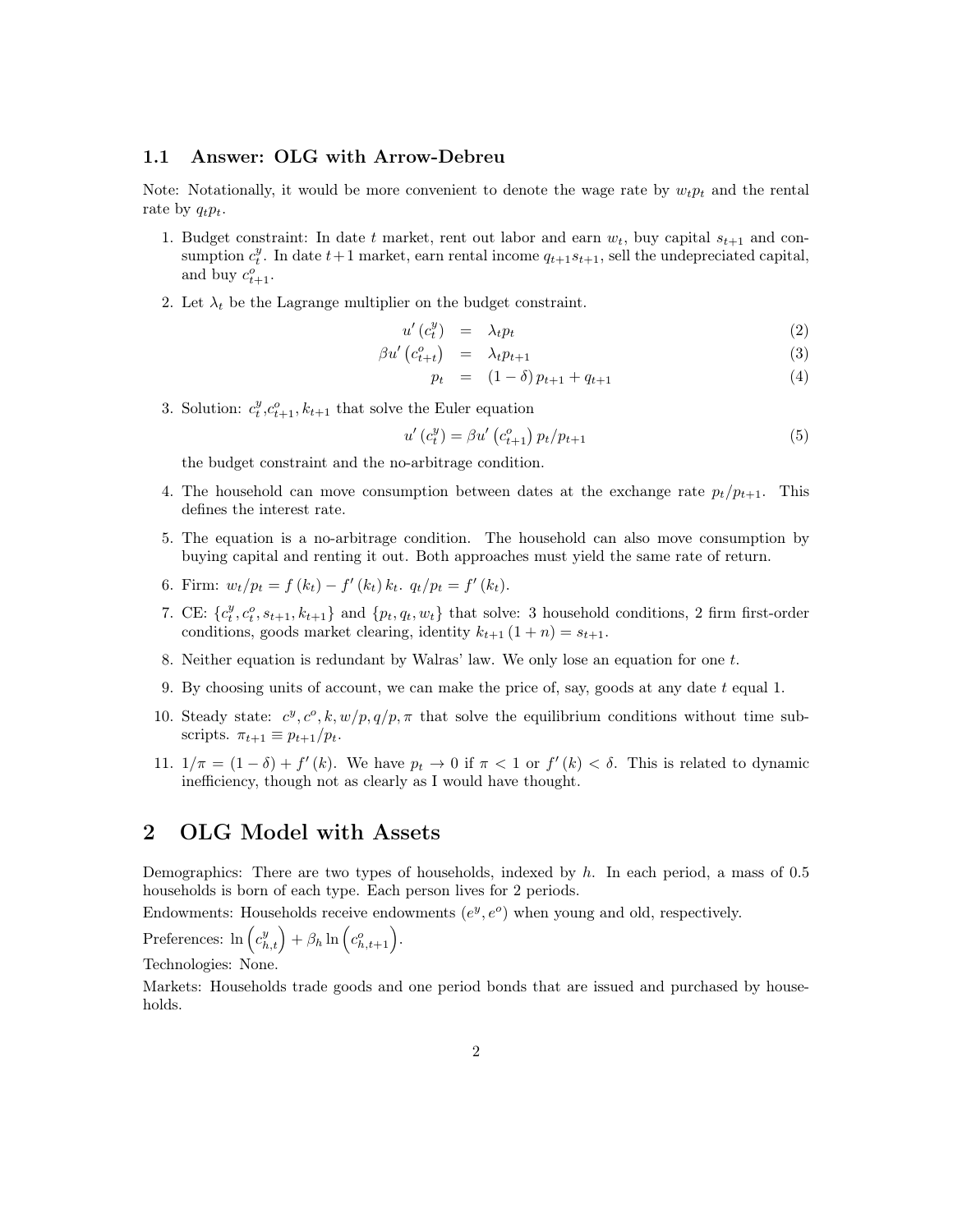#### Questions:

- 1. Define a solution to the household problem. Solve for the household's bond supply function.
- 2. Solve for the equilibrium bond interest rate.
- 3. Your solution for  $R$  should reveal the following features: (i) If old endowments are larger,  $R$  is higher. (ii) If  $\beta_h$  increases, R decreases. (iii) R is time invariant. Provide intuition for these features.
- 4. Now add a durable good to the economy. It is in fixed supply, K. It pays a dividend d per period (in units of consumption goods). Households trade "shares" of this good in an asset market at price  $p_t$ , measured in units of consumption goods. Define a competitive equilibrium for this economy.
- 5. Why do you find that the number of equations equals the number of objects to be determined? Usually, we find that we have one additional equation, which is redundant by Walras' law.
- 6. Derive an equation that determines the equilibrium price sequence  $p_t$ .

### 2.1 Answer: OLG Model with Assets

1. Euler equation:  $c_{h,t+1}^o/c_{h,t}^y = \beta_h R_{t+1}$ . Budget constraint:  $W_t = e^y + e^o/R_{t+1} = c_{h,t}^y +$  $c_{h,t+1}^o/R_{t+1}$ . Young consumption function:  $c_{h,t}^y = W/[1+\beta]$ . Bond supply from the young budget constraint:

$$
b_{h,t+1} = e^y - c_{h,t}^y = e^y - \left[e^y + e^o / R_{t+1}\right] / \left[1 + \beta_h\right]
$$

Solution:  $(c_{h,t}^y, c_{h,t+1}^o, b_{h,t+1})$  that satisfy 2 policy functions and one budget constraint.

2. Bond market clearing:  $\sum_{h} b_{h,t+1} = 0$ .

$$
2e^{y} = [e^{y} + e^{o}/R] \sum_{h} [1 + \beta_{h}]^{-1}
$$

$$
R = \frac{e^{o}}{e^{y}} \left[ \frac{2}{\sum_{h} (1 + \beta_{h})^{-1}} - 1 \right]^{-1}
$$

- 3. Intuition: (i) and (ii) High old endowments or low  $\beta$ : agents want to save less. But aggregate saving is fixed at 0. Need to adjust interest rate. (iii) Essentially a consequence of lack of intergenerational trade.
- 4. Nothing changes in the household problem, except that household asset holdings are  $s_{h,t+1} =$  $b_{h,t+1}+p_t k_{h,t+1}$  where  $R_{t+1} = (d + p_{t+1})/p_t$  by no arbitrage. Goods market clearing requires  $e^y + e^o + Kd = 0.5 \sum_h \left( c_{h,t}^y + c_{h,t+1}^o \right)$ . Asset market clearing requires  $\sum_h b_{h,t+1} = 0$  and  $0.5\sum_{h} k_{h,t+1} = K$ . A CE consists of sequences  $c_{h,t}^{y}$ ,  $c_{h,t+1}^{o}$ ,  $b_{h,t+1}$ ,  $k_{h,t+1}$ ,  $s_{h,t+1}$ ,  $R_{t+1}$ ,  $p_t$  (12) objects) which satisfy: